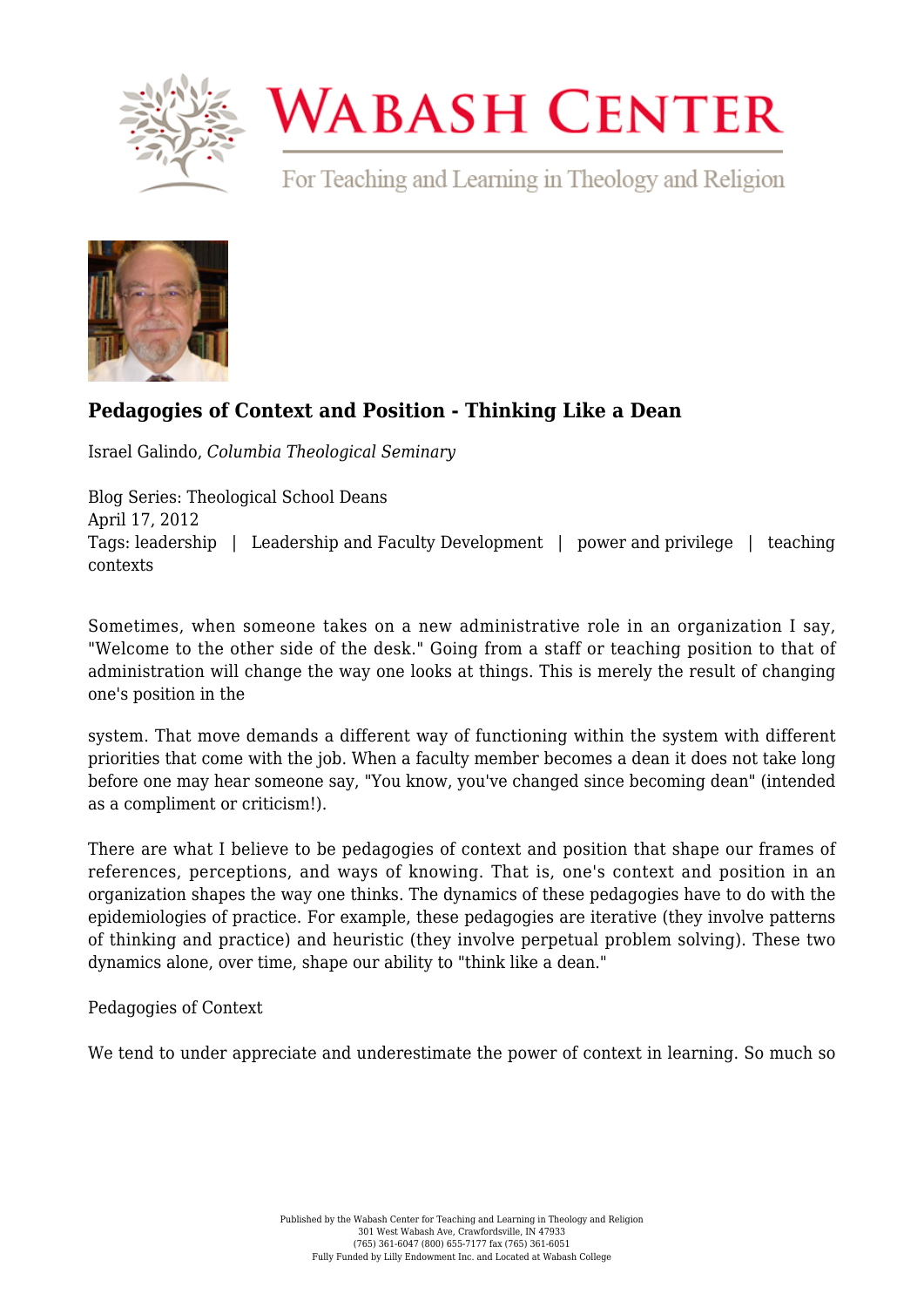that I often find myself reminding theological educators "Seminaries are very good at the formation of seminarians; churches form clergy." In a recent conversation I once again heard the sentiment that we need to keep our students in seminary longer to better prepare them for ministry. What may tend to be unrealized is that keeping students longer in a context that keeps them in the role of "student," dependent on others for expertise, and experiencing themselves as novices rather than leaders, merely reinforces their formation as students. To put it bluntly, you learn to do what you do, and not something else. If you want to learn how to pastor a church, then you need to actually pastor a church, not study about pastoring a church.

The situated context of a theological school frames the "character" of both the office and person of the dean. The theological imperatives of an institution whose mission is in support of the Church and the particular corporate ethos of a theological faculty whose cognates are slanted toward the preparation for the formation of clergy require practices in the function of the dean that shapes both the dean and the organization. To put it another way, the context of a theological school calls out dimensions of the work of the dean in the theological school unique in higher education.

## Pedagogies of Position

Deans occupy a unique position in theological schools. They learn to think more globally, strategically, and administratively than others in the organization. Their position is that of a Second Chair leader, meaning that while they hold relatively little authority, their sphere of influence can be broad and significant. While the position of dean is that of chief academic administrator they quickly learn that logical and necessary attention to policies, procedures, and protocols can only influence the system so far. Effective deans, then, learn the pedagogy of relationships of their particular organizational cultures that help to actually bring about change. Few in the organization, aside from the dean, are in the position to tap into those facets of influence.

It is necessary to embrace that while theological school deans do much of the same administratie and leadership functions as all othear deans, in the context of a confessional educational body serving the Church, living out, modeling, and practicing religious ways of being and relating becomes a necessity. Having a theological framework that informs practice, decisions (not only what is decided, but how one goes about it), and function. Demonstrating love, extending grace, being redemptive in relationships, are as critical to the health, vitality and effectiveness of the position and work of dean as is administrative competence.

## How to think like a dean

It takes about three years to learn the job of dean, and about four years to achieve competence. Eventually, the pedagogy of context and position will help us think like a dean. What might that look like? Below are some examples.

You learn to appreciate that your priority is the welfare of the organization and not